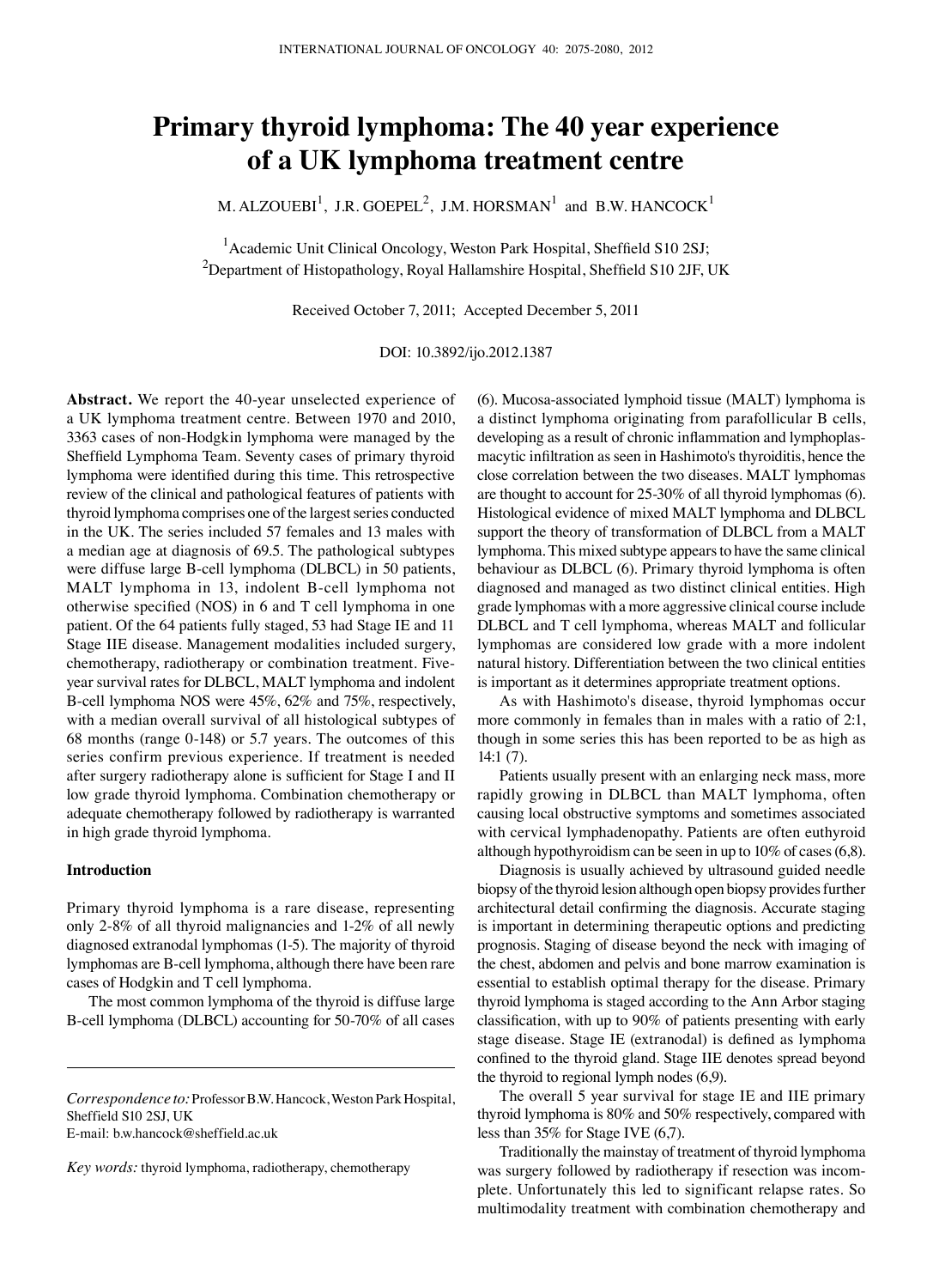

Figure 1. Patients undergoing different diagnostic procedures.

radiotherapy is now becoming standard practice, in particular for DLBCL. Treatment of MALT lymphoma is varied, with stage IE and IIE disease responding well to local therapy such as surgery or radiotherapy alone (10,11).

The aim of this retrospective analysis is to describe the clinical and pathological features and survival of a series of consecutive patients with primary thyroid lymphoma managed by the Sheffield Lymphoma Team over a forty-year period from 1970 to 2010. To our knowledge this study is one of very few non-selective series, examining a significant number of thyroid lymphoma cases accrued over four decades.

## **Materials and methods**

The lymphoma database at Weston Park Hospital, Sheffield, was used to identify all patients diagnosed with thyroid lymphoma treated by the Sheffield Lymphoma Team between 1970 and 2010. In total 3363 cases of non-Hodgkin lymphoma (NHL) were recorded over the period of the study. The database identified a potential of 83 patients with NHL of the thyroid. Of these, notes were retrieved on 78 patients. Three patients were excluded as they had Stage IV disease and it was uncertain if the thyroid disease was truly primary. Two further patients were excluded as they were found, respectively, to have plasmacytoma and anaplastic carcinoma of the thyroid gland, and three others because pathology was not confirmative. Thus, in total, 70 patients were included in this retrospective analysis (Table I).

Case notes, pathology records and the chemotherapy electronic prescribing database were accessed to obtain the following information: patient demographic details, presenting features, stage of disease, histological subtype, treatment and survival.

Pathology reports were reviewed individually by a consultant haemato-pathologist (JRG).

Overall survival was calculated from time of diagnosis until death or date the patient was last seen using Kaplan-Meier survival graphs.

## **Results**

*Clinical features.* Of the 70 patients, 57 were female and 13 male (female: male ratio of 4.4:1). The mean age at presentation was 66 years with a range of 20 to 90. All of the patients in the study were white British.

The most common presenting feature was a swelling or mass in the neck (97%), followed by dysphagia (16%). Biochemical derangements (hypercalcaemia and thyrotoxicosis) were seen in one patient. A total of 13 patients presented with stridor, 9 (70%) of whom required an urgent tracheostomy. Only 4 had 'B' symptoms (weight loss, night sweats, pyrexia) at presentation.

The majority of patients (91%) were fully staged. Poor performance status was the main reason for incomplete staging investigations.

*Stage.* Of the 64 patients fully staged, 51 had Stage IEA and 9 Stage IIEA. Two patients each had Stage IEB and Stage IIEB disease.

*Histology.* Histopathological diagnosis was made by biopsy of the thyroid gland in 44 patients and by fine needle aspiration (FNA) in two. The remaining patients underwent, in decreasing frequency total thyroidectomy, lobectomy, subtotal thyroidectomy or debulking surgery (Fig. 1).

Non-Hodgkin Lymphoma was sub-typed in accordance with the WHO 2008 classification (12). Indolent lymphomas (27% of total) were mostly MALT lymphoma, with the remaining follicular or unclassifiable tumours grouped as indolent B-cell lymphoma not otherwise specified (NOS). Aggressive lymphomas were nearly all diffuse large B-cell lymphoma (71% of total) with only one case of peripheral T-cell lymphoma.

*Treatment.* Treatment of thyroid lymphoma varied in our cohort of patients and depended on histology, patient co-morbidities and performance status. Management included - no additional treatment (following surgery), radiotherapy alone, chemotherapy alone and combination treatment with chemotherapy and radiotherapy (Fig. 2).

*No further treatment.* Four patients did not have any additional treatment following diagnosis. Two patients, both with MALT lymphoma, achieved a complete response with total thyroidectomy. One patient aged ninety with DLBCL was too unwell for

Table I. Distribution of thyroid NHL according to histological subtypes and stage.

| IEA | <b>IIEA</b> | IEB | <b>IIEB</b> | Not fully staged | Total |
|-----|-------------|-----|-------------|------------------|-------|
| 12  |             |     |             |                  |       |
| 4   |             |     |             |                  |       |
| 34  | 8           |     |             | 4                | 50    |
|     |             |     |             |                  |       |
|     |             |     |             |                  |       |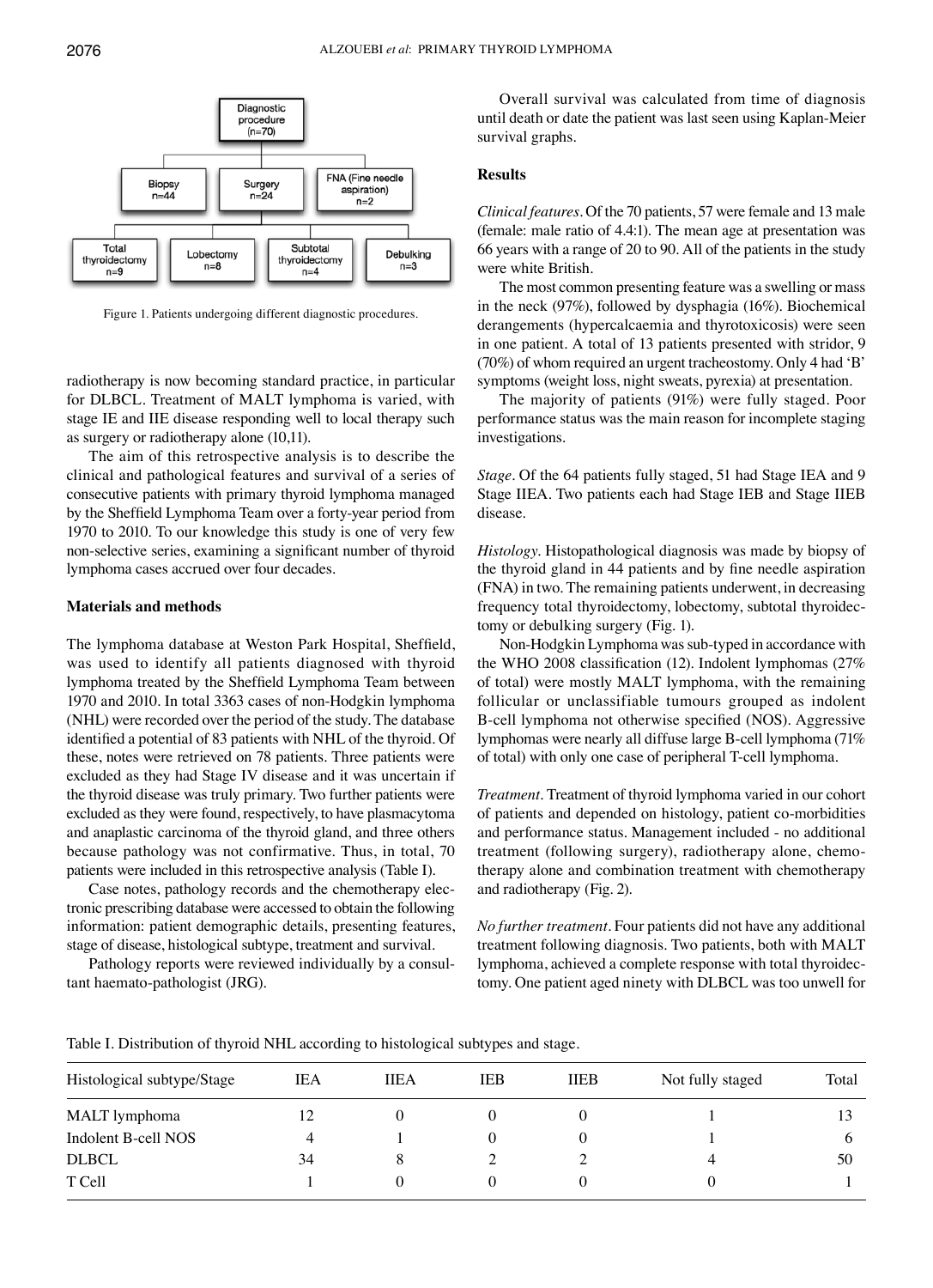| Table II. Radiotherapy doses used in patients treated with radiotherapy alone. |  |  |  |
|--------------------------------------------------------------------------------|--|--|--|
|--------------------------------------------------------------------------------|--|--|--|

|               | Radiation dose $(n=no. of patients)$ |       |                 |                    |                 |                    |  |
|---------------|--------------------------------------|-------|-----------------|--------------------|-----------------|--------------------|--|
| Lymphoma      | $≤20$ Gy                             | 24 Gy | $30 \text{ Gy}$ | $35 \,\mathrm{Gy}$ | $40 \text{ Gy}$ | $45 \,\mathrm{Gy}$ |  |
| <b>DLBCL</b>  |                                      |       |                 |                    |                 |                    |  |
| MALT lymphoma |                                      |       |                 |                    |                 |                    |  |
| <b>NOS</b>    |                                      | O     |                 |                    |                 |                    |  |



Figure 2. Patients undergoing treatment following surgery. RT, radiotherapy; CT, chemotherapy. \* One patient was too unwell for further treatment.



Figure 3. Outcomes of patients undergoing treatment with radiotherapy alone.

further treatment and a further patient declined chemotherapy or radiotherapy.

## *Treatment following surgery*

*Radiotherapy only.* Twenty-nine (41.4%) patients were treated with radiotherapy (RT) as a sole modality (Fig. 3). This was delivered using an anterior and posterior parallel opposed pair of 6 to 8 megavoltage photons to the bilateral cervical region and the upper mediastinum to include retrosternal disease extension. Doses ranged considerably from 12.5 Gy to 45 Gy in different fractionation regimens. The most commonly used prescription was 35 Gy in 20 fractions and 40 Gy in 20 fractions (Table II).

Seventy percent of patients with MALT lymphoma compared to only 30% with DLBCL were treated with radiotherapy as



Figure 4. Outcomes of patients undergoing treatment with chemotherapy alone.



Figure 5. Outcomes of patients undergoing treatment with combination of chemotherapy and radiotherapy.

a single modality. A total of 17 patients (58.6%) achieved a complete response and 4 a partial response with RT alone.

Of the 15 DLBCL patients undergoing RT, 7 (47%) achieved CR, 2 PR and 1 patient progressed despite radiotherapy. Response was not evaluable in 5 patients as one patient failed to complete the scheduled plan due to infection, one patient died shortly after receiving radiotherapy and in three patients response was not recorded. Of the 9 patients with MALT lymphoma, 7 (78%) achieved CR, 1 patient PR and 1 PD. Two of the five patients with thyroid lymphoma NOS achieved CR with radiotherapy alone.

*Chemotherapy only.* Eighteen patients in total were treated with chemotherapy alone (Fig. 4). Regimens most commonly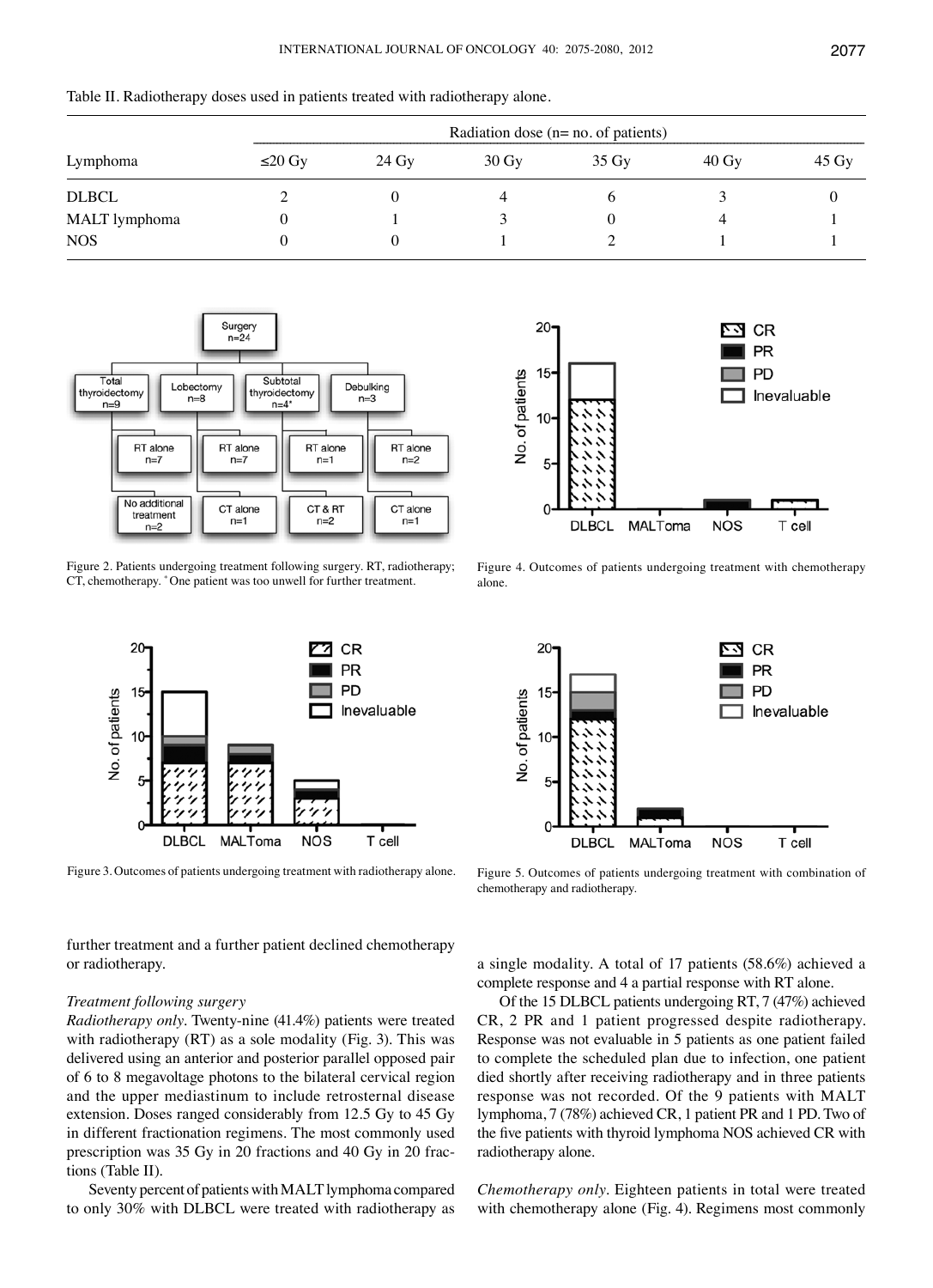|    |             | Age Stage Histology | Primary<br>treatment | Response<br>to primary<br>treatment | Site of relapse    | Time to<br>relapse<br>(months) | Second line<br>treatment | Response to<br>second line<br>treatment | Survival |
|----|-------------|---------------------|----------------------|-------------------------------------|--------------------|--------------------------------|--------------------------|-----------------------------------------|----------|
| 70 | <b>IIEA</b> | DLBCL               | RT alone             | <b>CR</b>                           | Widespread disease | 24                             | Chemo                    | <b>PD</b>                               | Died     |
| 69 | <b>IEA</b>  | DLBCL.              | 3x CHOP and RT       | <b>CR</b>                           | Axilla             | 28                             | Chemo                    | <b>PD</b>                               | Died     |
| 57 | IEA         | DLBCL               | 4x CHOP and RT       | PR                                  | Thyroid            | 2                              | Chemo                    | <b>PD</b>                               | Died     |
| 59 | IEA         | <b>MALT</b>         | RT alone             | CR                                  | <b>Brain</b>       | 36                             | Chemo                    | <b>PD</b>                               | Died     |
| 78 | IEA         | <b>MALT</b>         | 3x CHOP and RT       | PR                                  | Thyroid            | 36                             | Chemo                    | <b>PR</b>                               | Alive    |

Table III. Details of relapses in the six patients.

PD, progressive disease; PR, partial response; CR, complete response; CHOP (cyclophosphamide, doxorubicin, vincristine and prednisolone) chemotherapy.





Figure 6. Overall survival for thyroid lymphoma. Figure 7. Overall survival for the different histopathological subtypes.

used were CHOP (cyclophosphamide, doxorubicin, vincristine and prednisolone), VEDex (vincristine, epirubicin and dexamethasone), PMitCEBO (prednisolone, mitoxantrone, cyclophosphamide, etoposide, bleomycin and vincristine) and oral chlorambucil. The median number of cycles given was six and the mean 5.4.

The single case of thyroid T cell lymphoma was treated with 6 cycles of CHOP resulting in a complete response. Interestingly, none of the MALT lymphomas were treated with chemotherapy alone. Twelve out of the 16 patients (75%) with DLBCL treated with chemotherapy alone achieved a CR. The single case of thyroid lymphoma NOS treated with chemotherapy alone achieved a partial response to chemotherapy.

*Chemotherapy and radiotherapy.* Nineteen patients (27%) were treated with a combination of chemotherapy initially, followed by radiotherapy to the neck. The majority (17) were of the DLBCL subtype and only 2 had MALT lymphoma. The median number of chemotherapy cycles received was 3, although four patients received four cycles each and one patient received 8 prior to radiotherapy. CHOP chemotherapy was the most widely used regimen. Combination chemotherapy and radiotherapy

provided a complete response in 12 patients (70.5%) and a partial response in one patient with DLBCL. The majority of patients (76%) with DLBCL received a radiation dose of 40 Gy in 20 fractions, whilst three patients were treated with 30 Gy in 10-15 fractions. The two MALT lymphoma patients treated with combination chemotherapy and radiotherapy both received 40 Gy in 20 fractions (Fig. 5).

*Recurrences.* Of the 50 patients who responded to initial therapy, five subsequently relapsed; three of these were DLBCL and two MALT lymphoma. Only 3 patients relapsed after achieving a complete response to their initial treatment. Table III details the recurrences, initial and salvage therapies and responses observed. It demonstrates the poor outcomes for relapsed disease with only one patient achieving a partial response to second line treatment. Regimens used in the second line setting comprised COP (cyclophosphamide, vincristine and prednisolone), PMitCEBO, VEDex, ESHAP (etoposide, methylprednisolone, cytarabine and cisplatin), VAPEC B (vincristine, doxorubicin, prednisolone, etoposide, cyclophosphamide and bleomycin) and CHOD/BVAM (cyclophosphamide, doxorubicin, vincristine, dexamathasone, carmustine, cytarabine and methotrexate).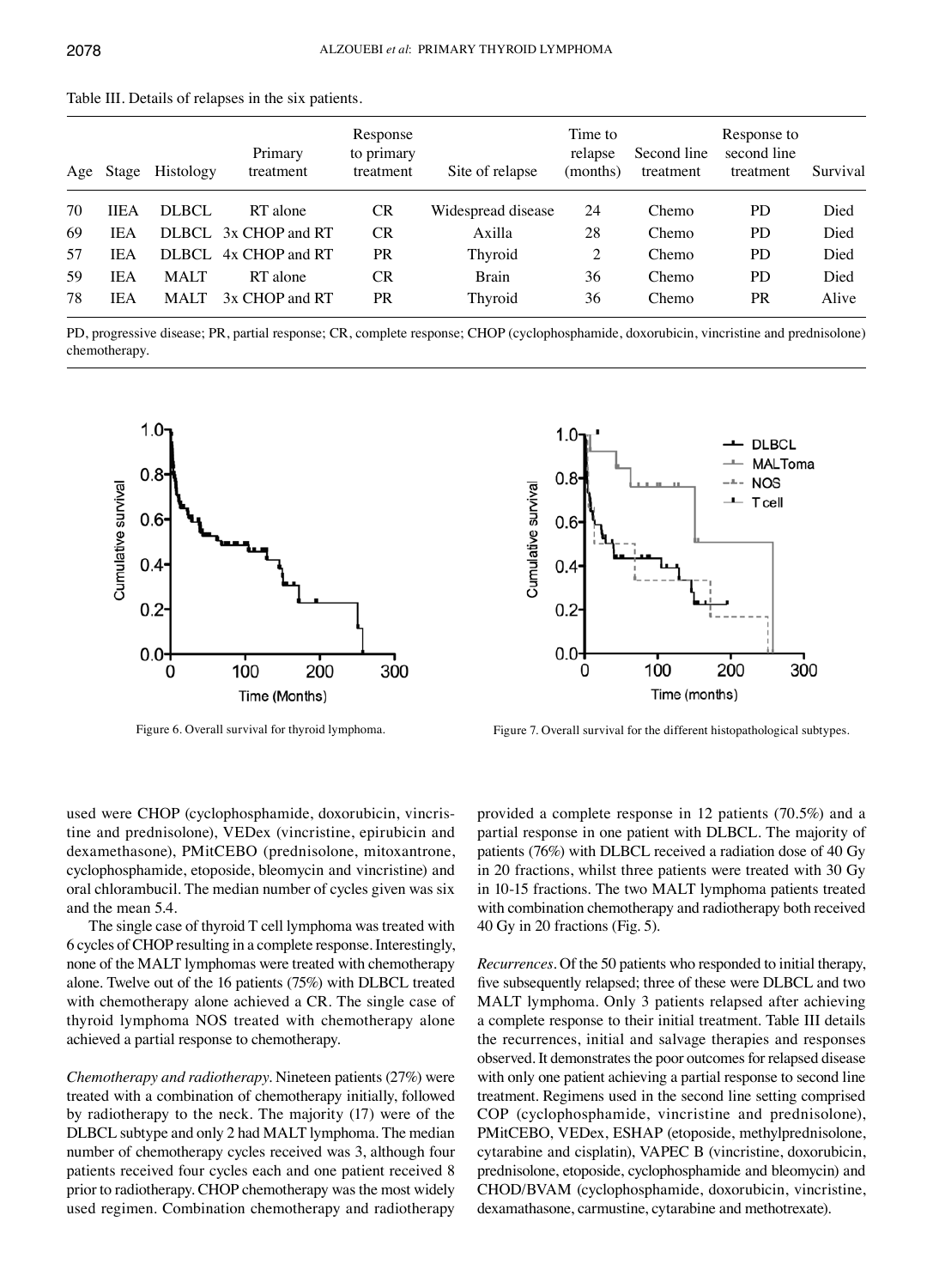| Table IV. Studies of thyroid NHL with 50 or more patients. |  |
|------------------------------------------------------------|--|
|------------------------------------------------------------|--|

| Authors/(Refs.)                | Year | No. of patients | Sex ratio (F:M) | 5-year overall survival $(\%)$ |
|--------------------------------|------|-----------------|-----------------|--------------------------------|
| Bitran et al (14)              | 1977 | 65              | 0.81:1          | 71                             |
| Compagno and Oertal (15)       | 1980 | 245             | 2.55:1          | 53                             |
| Anscombe and Wright (16)       | 1985 | 76              | 8.4:1           | 37                             |
| Aozasa et al (17)              | 1986 | 79              | 1.8:1           | 46                             |
| Rosen <i>et al</i> (18)        | 1988 | 61              | 4.1:1           | 59                             |
| Logue <i>et al</i> $(3)$       | 1991 | 70              | 8:1             | 42                             |
| Matsuzuka et al (19)           | 1993 | 119             | 2:1             | 100                            |
| Tsang and Gospodarowicz (11)   | 1993 | 52              | Not stated      | 64                             |
| Derringer et al (20)           | 2000 | 108             | 2.7:1           | 79                             |
| Belal <i>et al</i> $(21)$      | 2001 | 52              | 1.4:1           | 88                             |
| Harrington et al (13)          | 2005 | 91              | 5.5:1           | 48                             |
| Watanabe et al (22)            | 2011 | 171             | 3.9:1           | 85                             |
| Alzouebi et al (current study) | 2011 | 70              | 4.4:1           | 60.7                           |

*Survival.* At the time of writing, 42 patients had died; 26 were alive and in clinical remission and 2 were lost to follow-up. From diagnosis, the median overall survival for all subtypes of NHL was 68 months (range 0-148) or 5.7 years (Fig. 6). Fig. 7 demonstrates overall survival for the different NHL subtypes.

Among the 50 patients with DLBCL, 30 (60%) achieved a complete response, 6% a partial response and 14% had progressive disease despite treatment. In 14%, response was not evaluable due to missing data, loss to follow-up or death due to unrelated causes. The median overall survival was 39 months (3.26 years) with a range of 27-57 months.

Of the 13 MALT lymphomas, 11 (84.6%) achieved a complete response. One patient responded partially and one patient progressed. Three of the six indolent B-cell lymphoma NOS responded completely to treatment whilst in two patients response was only partial.

The single case of T cell lymphoma achieved a complete response with chemotherapy alone. Five-year survival rates for DLBCL, MALT lymphoma and indolent B-cell lymphoma NOS were 45%, 62% and 75%, respectively.

## **Discussion**

Published data on the treatment of thyroid NHL is limited to small numbered retrospective analyses. The authors are unaware of any prospective trials exclusively for thyroid NHL. Table IV demonstrates the studies which have included more than 50 patients. To date, only one UK study analysed more patients than the current study (13).

Overall, the incidence of NHL of the thyroid in this study was 2.1% (i.e. 70 out of 3363) with an average of 1.75 cases diagnosed annually. The patient group is broadly similar to previously described groups in terms of age, gender distribution, stage and pathology. Among our patients 16% had a past history of Hashimoto's disease and 27% had hypothyroidism; a third of these were in patients with MALT lymphoma.

Accurate histological diagnosis was made in the majority of patients with core needle biopsies or resection samples. Two patients were diagnosed by fine needle aspiration and confirmed as DLBCL. As per previous studies, the majority of primary thyroid lymphomas were of DLBCL and MALT subtypes. We suspect that most of the six cases of indolent B-cell lymphoma NOS would most likely have proved to be MALT lymphomas, as the majority were diagnosed before 1980 when current phenotyping techniques were not available.

Analysis of the data from this series of patients treated over a prolonged period of time in a single centre provides valuable insights into the management of this uncommon condition. It also highlights the significant variation in treatment pathways with some patients managed by surgery, chemotherapy or radiotherapy as a single modality or combination treatment. This experience reflects what was considered to be optimum practice at the time.

This study confirms previous experiences, the preferred method of treatment of localised thyroid lymphoma of indolent subtype is local treatment with either surgery alone and/or local radiotherapy. The dose of radiation administered varies across treating centres and in published series but often a low dose such as 24 Gy in 12 fractions is sufficient. High grade disease is usually best managed with combination chemotherapy or adequate chemotherapy followed by radiotherapy (at relatively higher doses of 30 Gy in 15 fractions as used in current practice) and this is supported by published reports (13,22,23). Nowadays, rituximab would be added to whatever chemotherapy regimen is used (24).

In conclusion, this unselected series of 70 patients treated for thyroid lymphoma demonstrated a response rate of 73% (CR 64%, PR 9%) to treatment and an overall median survival of 68 months. Recurrence was invariably fatal.

## **References**

- 1. Evans TR, Mansi JL, Bevan DH, *et al*: Primary non-Hodgkin's lymphoma of the thyroid with bone marrow infiltration at presentation. Clin Oncol 7: 54-55, 1995.
- 2. Heimann R, Vannineuse A, De Sloover C, *et al*: Malignant lymphomas and undifferentiated small cell carcinoma of the sification for malignant lymphomas. Histopathology 2: 201-213, 1978.